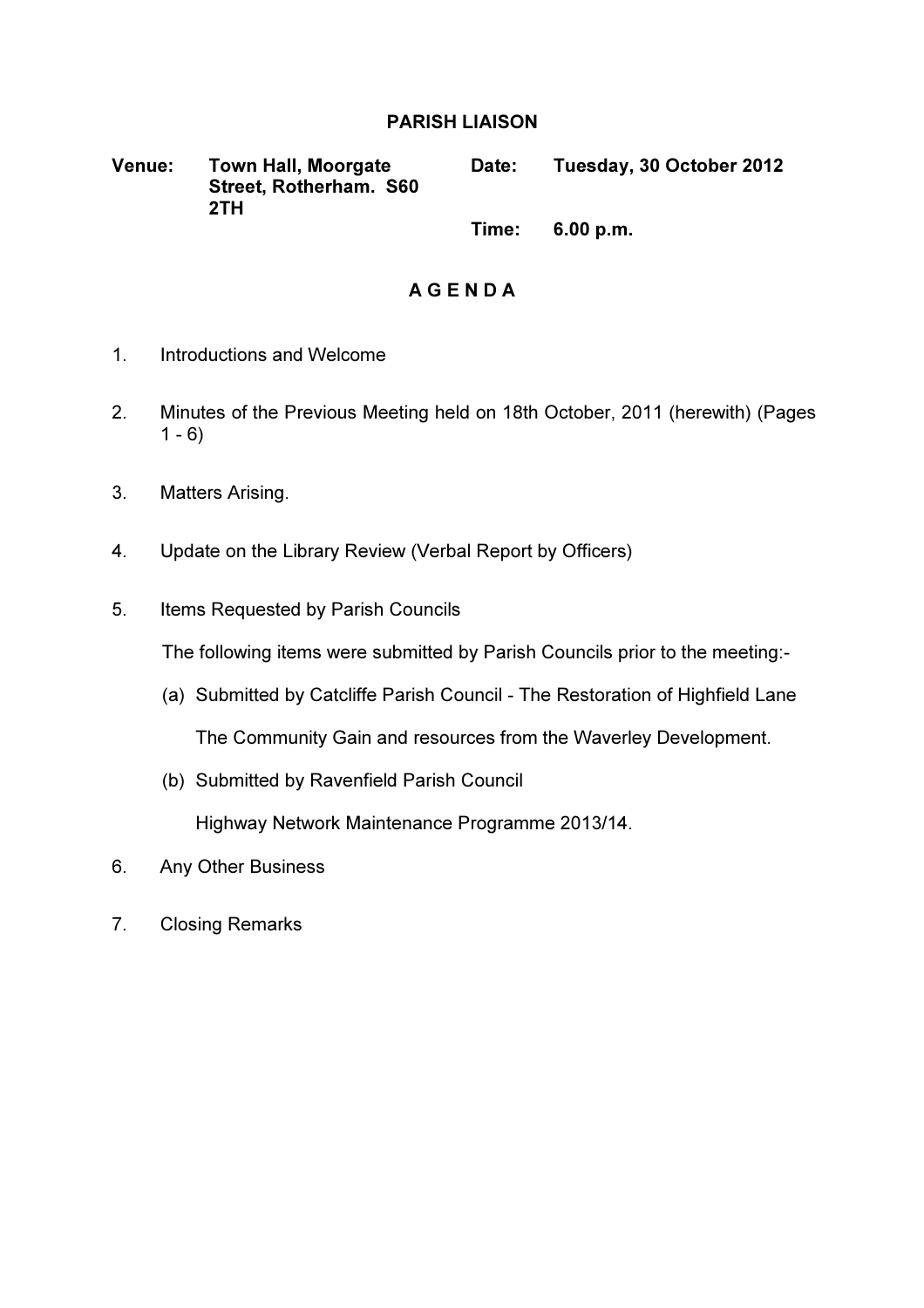

### PARISH LIAISON TUESDAY, 18TH OCTOBER, 2011

### Present:-

Councillor G. Smith (in the Chair);

### Also in attendance:-

Mr. C. Jepson Anston Parish Council Mr. P. Hubband Ulley Parish Council

#### Officers in attendance:-

### Apologies for Absence:-

Councillor J. Burton Borough and Anston Parish Council Anston Parish council Anston Parish Council Mr. C. Robinson **Aston-cum-Aughton Parish Council** Ms. S. Smith Aston-cum-Aughton Parish Council Councillor A. Buckley Borough and Brinsworth Parish Council Mr. P. Wilkinson Brinsworth Parish Council Brinsworth Parish Council Mr. J. S. Blencow Catcliffe Parish Council Mr. B. Jolley Catcliffe Parish Council Mrs. S. Lewis Dalton and Whiston Parish Councils Borough and Dalton Parish Council Councillor S. Tweed **Borough and Dinnington Town Council** Mr. T. Stanley Laughton-en-le-Morthen Parish Council Borough and Maltby Town Council Councillor C. Beaumont **Borough and Maltby Town Council** Mr. K. Stringer **Borough and Maltby Town Council** Mr. D. Rowley **Ravenfield Parish Council** Mr. A. Scholes Ravenfield Parish Council **Thrybergh Parish Council** Mr. G. L. Trickett Thrybergh Parish Council Mr. A. West **Thurcroft Parish Council** Mr. J. Daley Wentworth Parish Council Mr. I. Lomas Wentworth Parish Council Mr. E. Shaw Whiston Parish Council Mr. S. Charmak Wickersley Parish Council Mr. G. Pacey Wickersley Parish Council Ms. K. Clark Woodsetts Parish Council<br>Mrs. C. Cockavne Woodsetts Parish Council Mrs. C. Cockayne Woodsetts Parish Council<br>Mr K Ward Woodsetts Parish Council Mr. K. Ward<br>Mr. R. Woodhead Mr. B. Woodsetts Parish Council<br>Woodsetts Parish Council Woodsetts Parish Council

Mr. K. Battersby Strategic Director of Environment and Development **Services** Mr. D. Burton **Director of Streetpride** Mr. A. Duncan **Principal Officer, Forward Planning** 

Mr. E. Kelsey **Mr. E. Kelsey**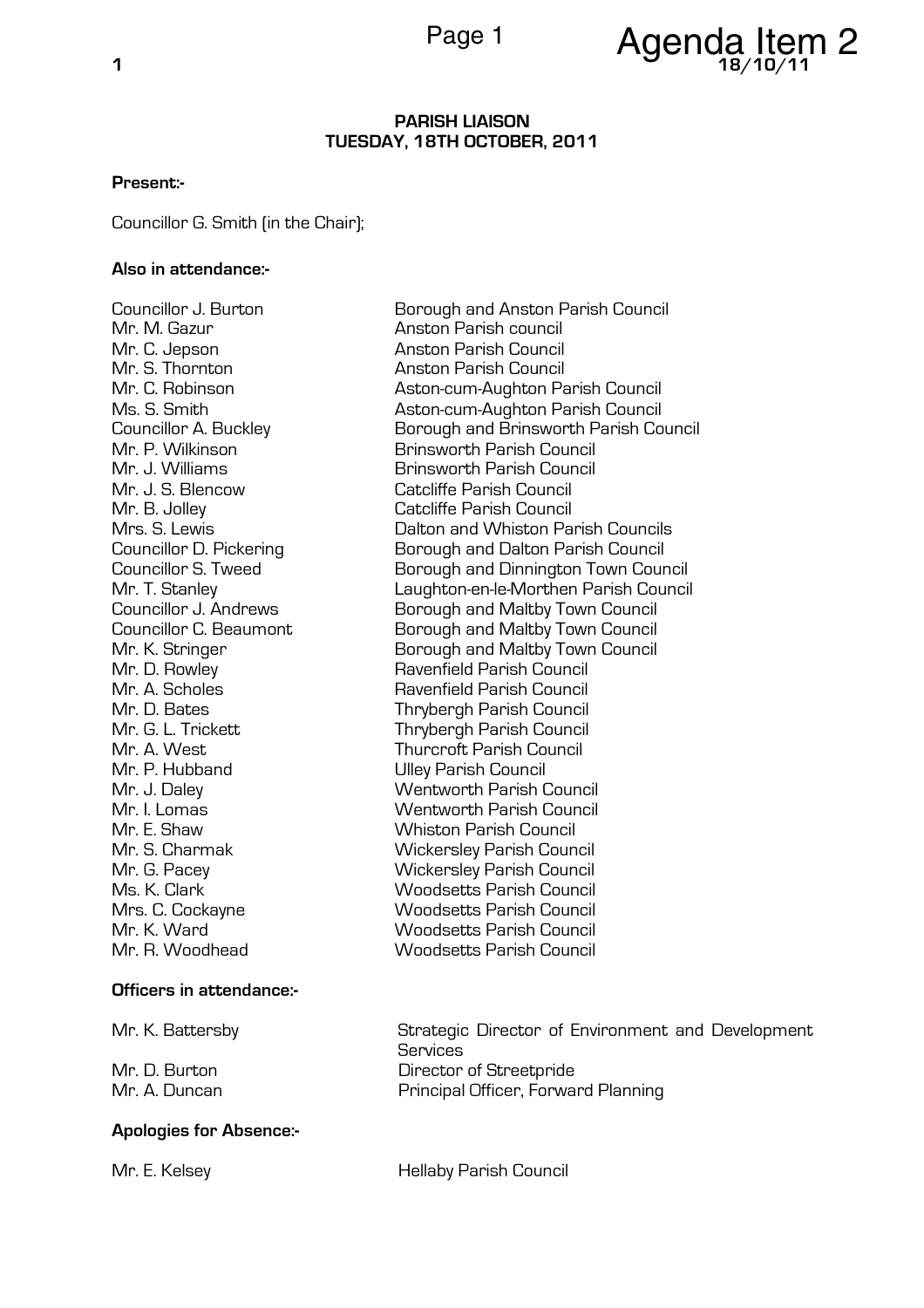## 10. INTRODUCTIONS AND WELCOME

The Chairman introduced those present and welcomed everyone to the meeting.

### 11. MINUTES OF THE PREVIOUS MEETING HELD ON 7TH APRIL, 2011

The minutes of the previous meeting held on  $7<sup>th</sup>$  April, 2011 were considered and whilst the majority of those present considered them to be a correct record, representatives from Brinsworth Parish Council disagreed on the grounds that whilst Grounds Maintenance featured on the agenda, there was some confusion about whether this related to general grounds maintenance or the maintenance of bowling greens owned by Parish Councils.

The Director of Streetpride pointed out that both Grounds Maintenance and the Bowling Green Consultation/Maintenance were presented to the previous meeting and were debated separately. An undertaking was also given at that meeting that should any Parish Council wish for further information then officers would go out and discuss with the Parish Councils any concerns.

In addition, all those Parish Councils that had land that the Council maintained were written to in June and September, 2011 with the offer for officers to visit Parish Councils to discuss matters in more detail. All but two Parish Councils had so far been visited – Ulley and Bramley and if any Parish Council felt that they had been missed or that they needed this clarifying, then they should contact the Director of Streetpride for arrangements to be made.

Reference was also made to Minute No. 4 (Grounds Maintenance) and particularly bullet point two where it stated "The Council would have to commence withdrawing support for street cleansing and grounds maintenance …" and questions asked if this was also to pass to Parish Councils.

he Director of Streetpride confirmed the Council had a statutory duty to undertake street cleansing and had no plans to withdraw any support.

### 12. LDF NEXT STEPS

Andy, Duncan, Principal Officer from Forward Planning, gave an update presentation on the Local Development Framework which explained why this process was being done, what was being done and how this affected Parish Councils.

The presentation focused on:-

- Changes since 2009.
- LDF Growth Strategy.
- Consultation Plan.
- Consultation Delivery.
- Example of the LDF Site Options 2011.
- 2011 Consultation Attendance.
- 2011 Consultation Responses.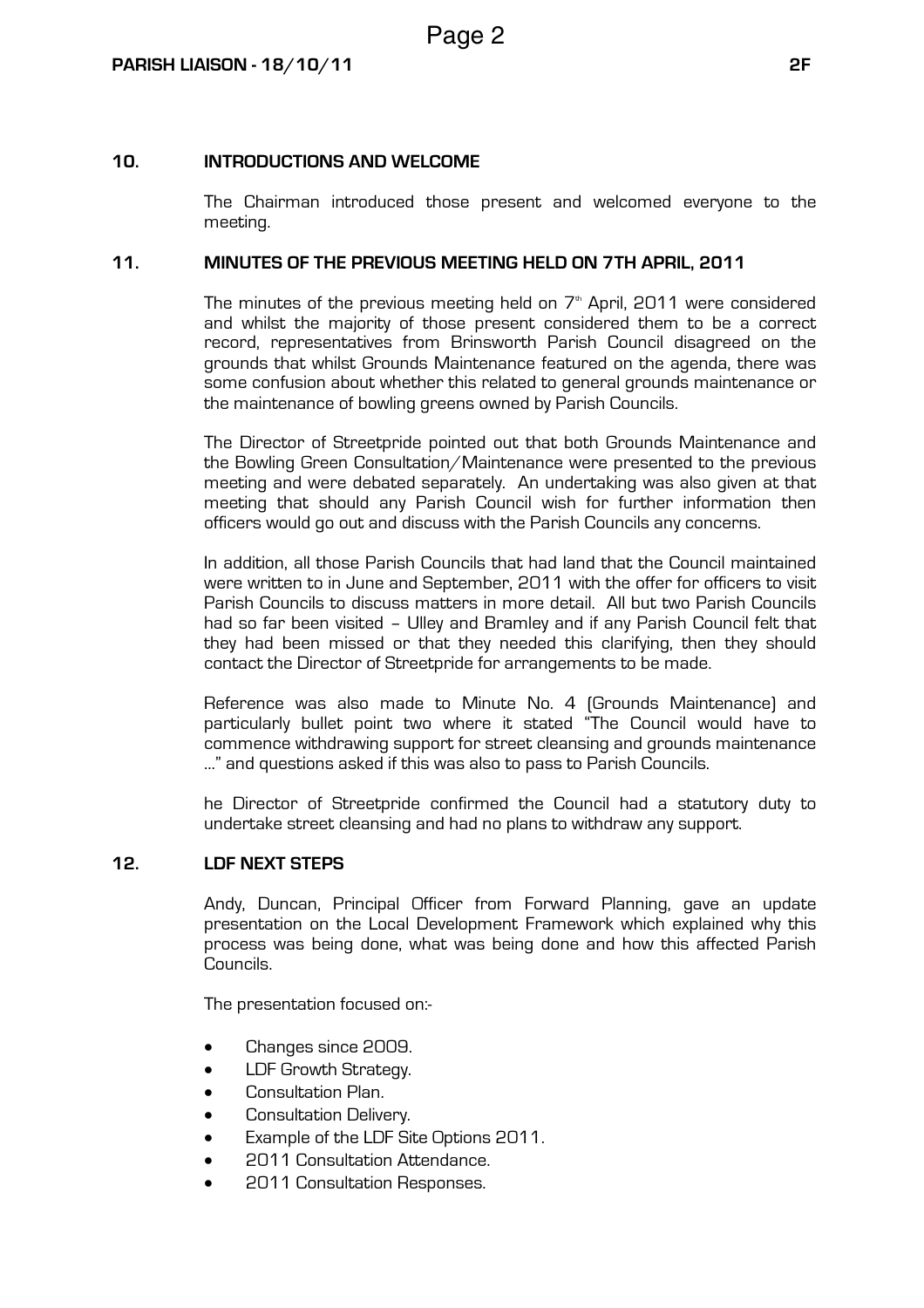- Key Issues raised by the Consultation.
- Myths that had been dispelled.
- Next Steps.

Karl Battersby, Strategic Director for Environment and Development Services, pointed out that consultation around the core strategy and the further work that was required on the individual sites would be what the general public would be most interested in.

A discussion and a question and answer session ensued and the following issues were raised and clarified:-

- Parish Councils could, as identified in the proposed Localism Bill, produce neighbourhood plans, but if the sites proposed were differed to those in the Local Development Framework, which plan would take priority.
- Whether or not the Unitary Development Plan was still the development plan until the Local Development Framework was approved.
- Development on sites within the Local Development Framework before the policy was finalised.
- Identification in the Local Development Framework for sites earmarked for specific uses, i.e. schools.

Agreed:- (1) That Andy Duncan be thanked for his informative presentation.

(2) That the contents of the presentation be noted.

### 13. GROUNDS MAINTENANCE

Further to Minute No. 4 of the meeting of the Parish Liaison held on  $7<sup>th</sup>$  April, 2011, David Burton, Director of Streetpride, gave an update on the present situation regarding the proposals to cease grounds maintenance on behalf of Parish Councils and CISWO on land owned by them.

The presentation at the meeting of this forum in April, 2011, was followed up by two letters to Parish Councils dated  $17<sup>th</sup>$  June and  $16<sup>th</sup>$  September, 2011 to set up meetings to discuss a range of information and indicative costs.

Any Parish Councils who had not been visited by relevant officers should inform the Department immediately and this would be investigated as there may be some parcels of land unaccounted for.

Discussions have to take place in order to gauge the level of work required, which specialist equipment would be needed and suitable working arrangements. It was noted that indicative figures charged for playing pitches etc. by Parish Councils varied and consideration may have to be given to their own charging policies.

Responses by Parish Councils were requested by the  $4<sup>th</sup>$  November, 2011 to allow orders to be placed for equipment. Any delay to this deadline could potentially jeopardise services being provided on time for the start of the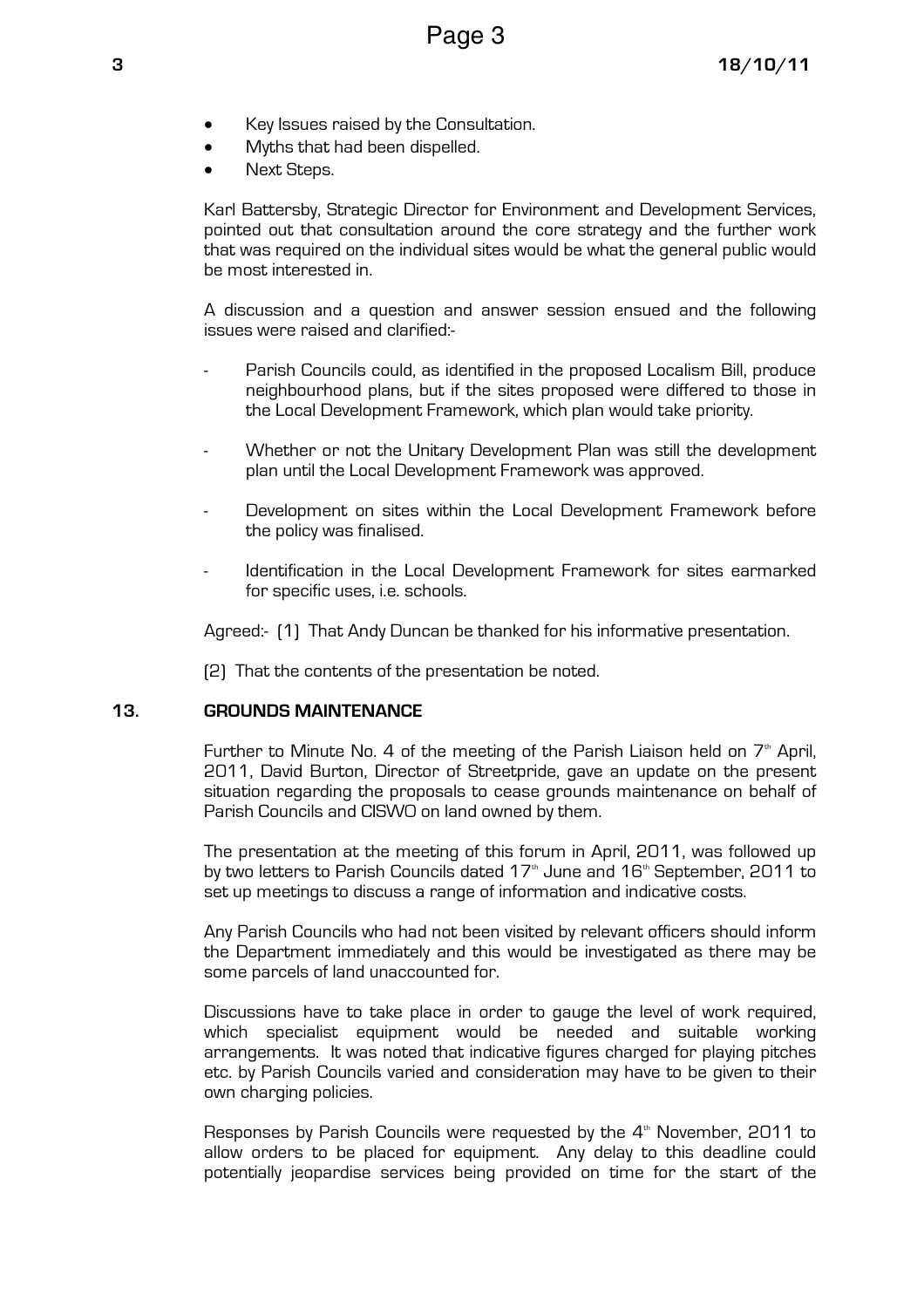maintenance season.

Copies of a joint statement prepared by fifteen representatives of Parish Councils were circulated, which objected to the decision by the Council to start charging from  $1<sup>*</sup>$  April, 2012 for grounds maintenance. The statement pointed out that this was a change in the policy and contrary to the Joint Working Charter. Parish Councils felt that there had not been a reasonable consultation period on issues that affected Parish Councils nor had they been provided with the opportunity to pass comment before a final decision was made.

The Director of Streetpride again referred to the previous Parish Liaison meeting and the two letters that had been circulated to Parish Councils and stressed the urgency for Parish Councils to contact the Council to arrange meetings.

The Strategic Director of Environment and Development Services highlighted the budget pressures and challenges facing the Council and stressed the need for Parish Councils to get in contact for continue maintenance or to make their own alternative arrangements.

Brinsworth Parish Council representing those involved in the joint statement pointed out that the letter dated 17h June, 2011 was the first indication of the change in policy and were concerned that no formal consultation had been undertaken. They believed the timescale for setting precepts was compounded by the notice being issued during the summer when some Parish Councils did not hold meetings. A formal request was, therefore, made for more time to properly consider the implications and ensure best value to residents and a request was made for this to be considered by the Cabinet.

The Strategic Director of Environment and Developments Services did not disagree with the information put forward, but pointed out that a decision had been made and it was now about how to manage the impact of that decision. This was only one of many difficult budget decisions the Council would have to make, but the transition had to be managed appropriately.

The Chair, whilst making no promises, agreed he would discuss the joint statement with the Leader and Chief Executive and make known the Parish Councils concerns.

It was also suggested that minutes of this meeting be circulated at the earliest opportunity and continue to be published on the Council's website.

Discussion ensued on leasing arrangements and if this would also be subject to the maintenance changes, the progress of arrangements with CISWO and suggestions that in order to manage their resources Parish Councils look at their charging arrangements.

Agreed:- (1) That the joint statement be submitted to the Leader and the Chief Executive for further consideration.

(2) That communications take place with the relevant Parish Councils.

(3) That further information be provided to Parish Councils in due course.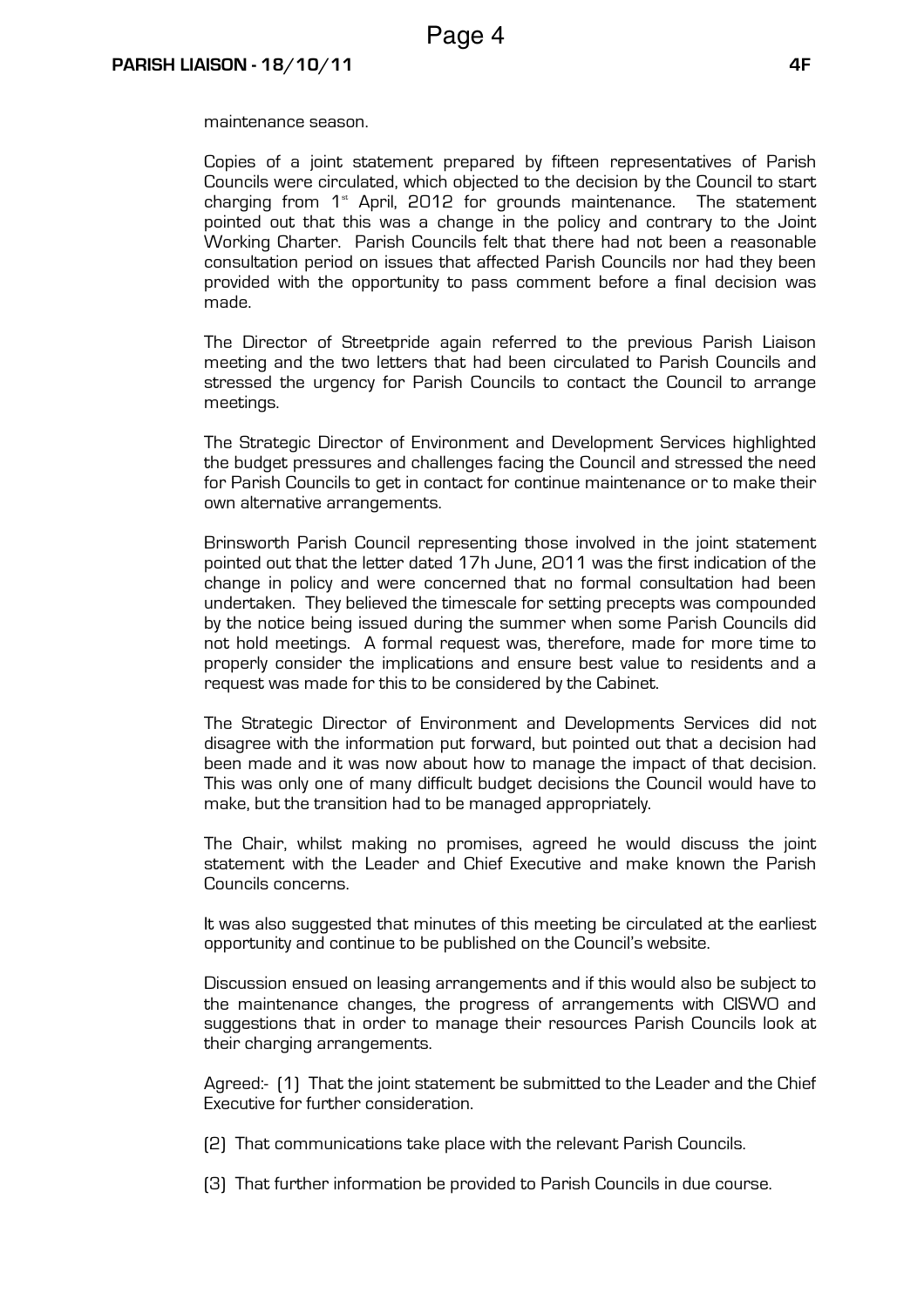## 14. ITEMS REQUESTED BY PARISH COUNCILS

The following items were submitted by Parish Councils prior to the meeting:-

(a) Traffic Calming Measures – Woodsetts Village

 A representative from Woodsetts Parish Council drew attention to the recent traffic calming measures in the village and in particular the height of the road table that had been constructed and whilst the traffic speeds had reduced slightly, the difference was not as had been expected with the traffic measures that had been implemented.

 The Strategic Director of Environment and Development Services referred to a recent traffic survey which had been undertaken on the  $7<sup>th</sup>$ September, 2011, which gave an indication of average traffic speeds of 30 mph towards Worksop and 29 mph towards Rotherham.

 It was uncertain if there were set heights for the speed tables, but this would be investigated further. There were no further traffic calming measures proposed for Woodsetts at this stage. A further traffic survey could be undertaken if it was felt necessary.

(b) Grounds Maintenance

This item formed part of the wider discussion on grounds maintenance.

### 15. ANY OTHER BUSINESS

(a) A representative from Thrybergh Parish Council asked about weed treatment and general repairs, particularly around the Wootton Court Old People's Home area.

This was an issue across the borough and another Parish Council had contacted the call centre to request weed treatment only to be told to contact the Parish Council as they were unfamiliar with borough layout.

The Director of Streetpride referred to the maps which he believed were 97% accurate. He gave an update on the current process regarding weed treatment and the additional resources that had been employed recently across the borough due to a number of complaints. It was also planned that weed treatment would commence earlier next year at the start of the growing season.

A representative from Ulley Parish Council also expressed some concerns about gully cleansing and the kinds of street sweepers being put into operation which were proving to be ineffective due to the types of brushes being deployed and again referred to the timescales/cycles of weed treatment.

The Director of Streetpride thanked Parish Councils for bringing concerns to his attention and would investigate the effective use of street cleansing to ensure the required actions were being carried out.